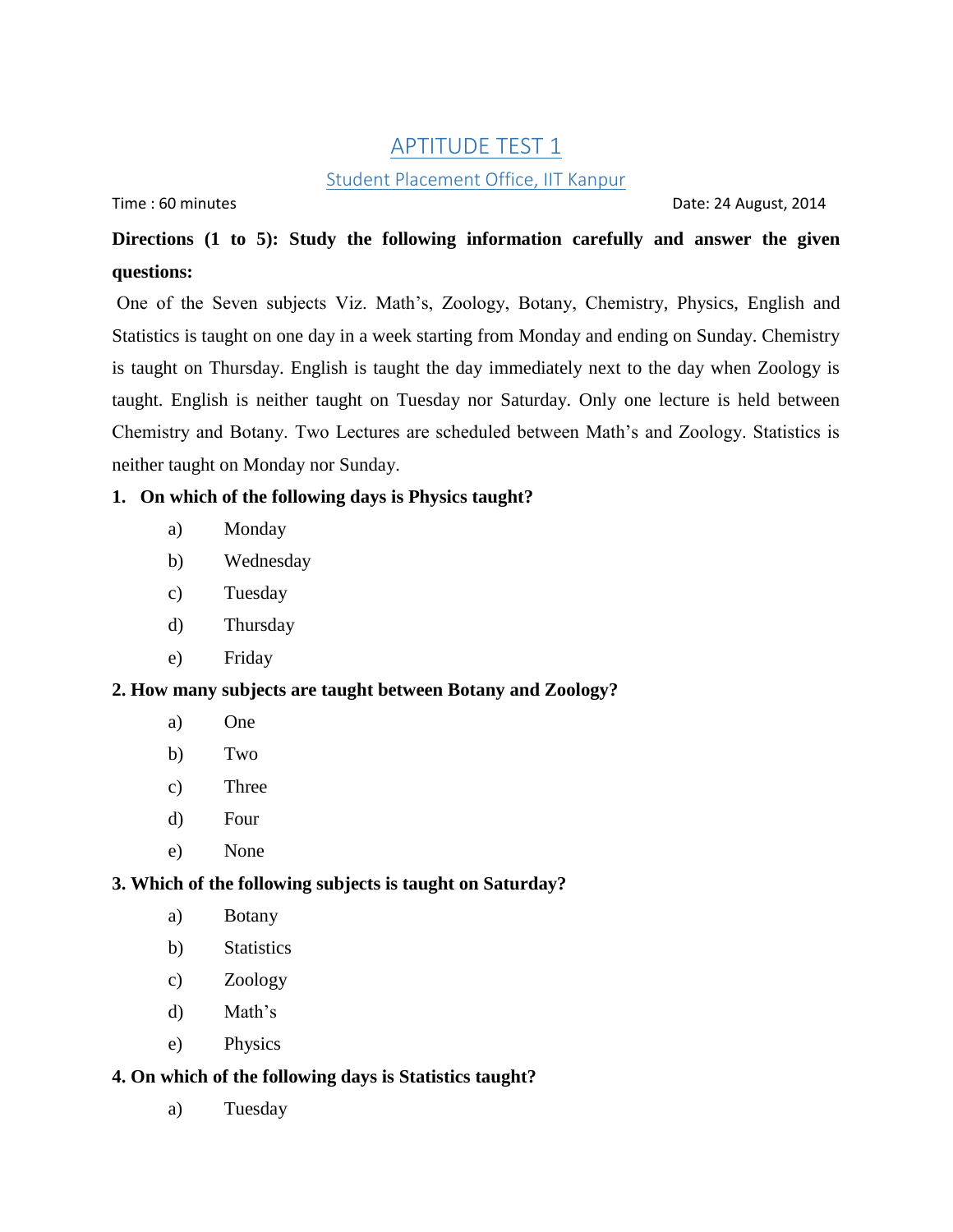- b) Thursday
- c) Friday
- d) Wednesday
- e) Cannot be determined

**5. If Statistics is related to Zoology and Physics is related to Botany in a certain way, then to which of the following would Chemistry be related to, following the same pattern?**

- a) Maths
- b) Statistics
- c) Physics
- d) English
- e) Cannot be determined

# **Directions (6 to 8): Study the following information carefully and answer the given questions:**

In a seven-storey building, having floors numbered one to seven, P,Q,R,S,T and V each live on a different floor. (The Ground Floor is numbered floor No.1, the floor above it floor No.2 and so on). One of the floors in the building is vacant. P lives on the fifth floor. No floor below fifth floor is vacant; also no odd numbered floor is vacant. Only S lives between 'T' and V. T does not live on an odd numbered floor. T does not live on a floor immediately above or immediately below R's floor. O does not live on the bottom most floors.

## **6. Who lives on the top most floors?**

- a) Q
- b) S
- c) R
- d) V
- e) No one as it is vacant

# **7. On which of the following floors does R Live?**

- a) Seventh
- b) Sixth
- c) Third
- d) Second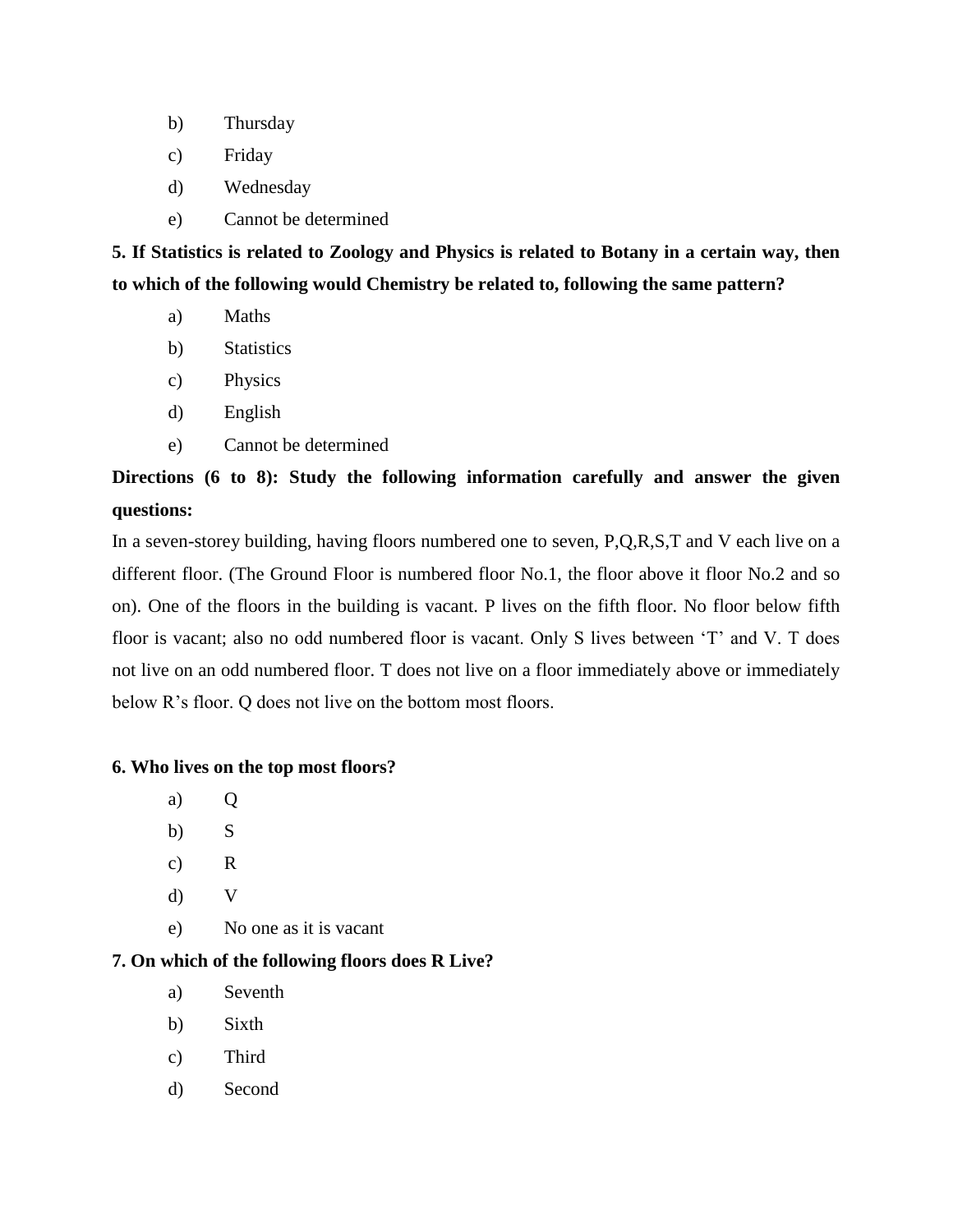#### e) First

#### **8. Which of the following floors is vacant?**

- a) Seventh
- b) Sixth
- c) Third
- d) Second
- e) Fourth

# **Directions (9 to 13): Study the following information carefully and answer the given questions:**

In a sports event, different games are scheduled to be held on seven days, starting on Monday and ending on Sunday. Two games are scheduled to be held on Saturday as well as on Sunday and one game on each of the remaining five days. The games to be held in these seven days are: Basketball, Football, Boxing, Sprinting, and Swimming, shooting, weightlifting, wrestling, and cycling, but not necessarily in the same order. Shooting is scheduled to be held on Thursday. Boxing and Cycling are scheduled to be held on the same day. Wrestling is scheduled to be held three days before basketball, i.e. two sports are scheduled between wrestling and basketball. Wrestling is not scheduled to be held on Wednesday. Weightlifting is scheduled immediately after the day boxing is scheduled. Football is scheduled immediately after the day wrestling is scheduled. Swimming is not scheduled on Monday.

#### **9. Which of the following games is scheduled to be held on Friday?**

- a) Basketball
- b) Wrestling
- c) Swimming
- d) Weightlifting
- e) Sprinting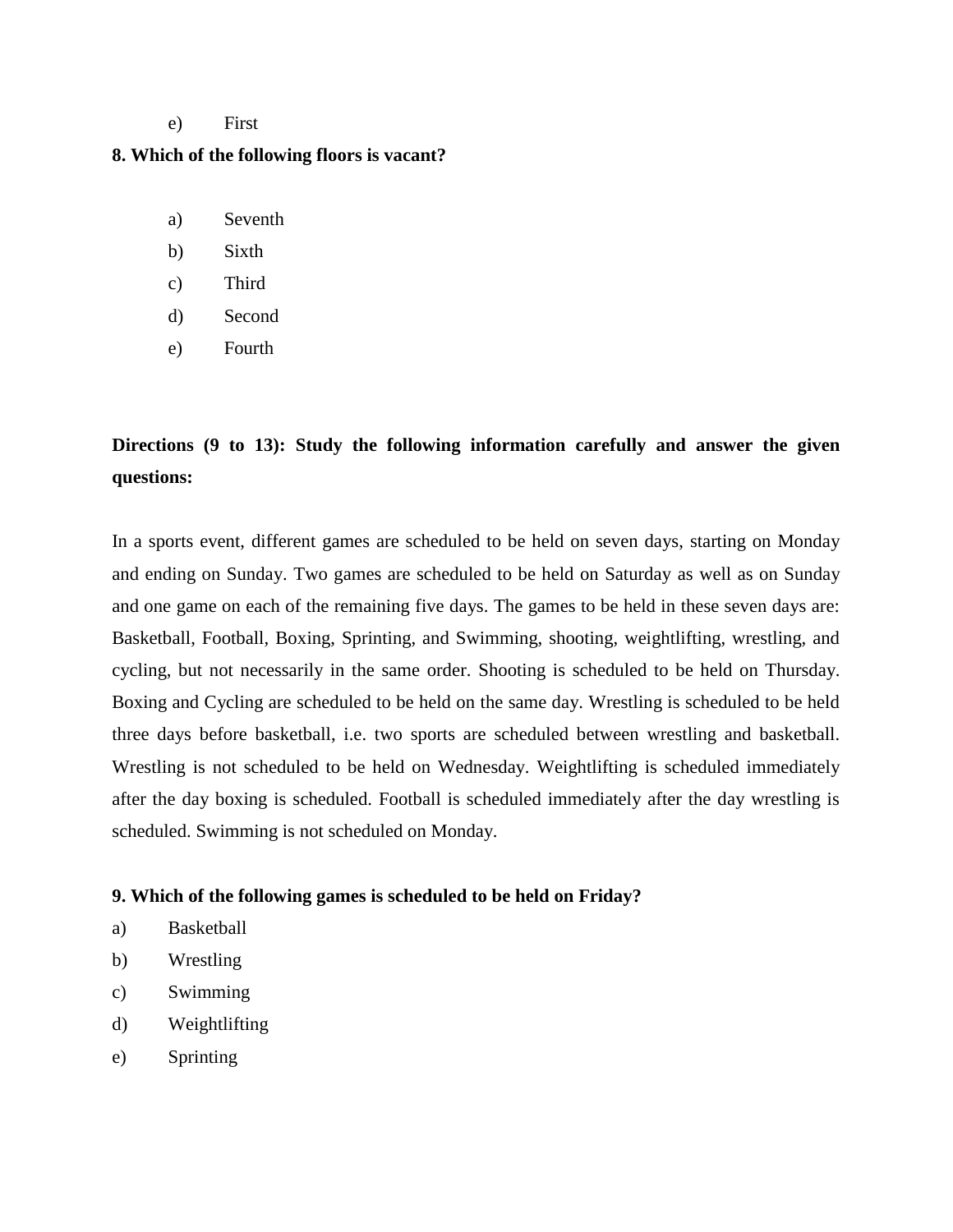# **10. Which of the following games is scheduled to be held on Sunday?**

- a) Football
- b) Wrestling
- c) Basketball
- d) Cycling
- e) Swimming

# **11. On which of the following days is sprinting scheduled?**

- a) Saturday
- b) Friday
- c) Wednesday
- d) Monday
- e) Cannot be determined

# **12. On which of the following days is weightlifting scheduled?**

- a) Monday
- b) Tuesday
- c) Wednesday
- d) Friday
- e) Sunday

## **13. Shooting is related to Basketball in the same way as Wrestling is related to**

- a) Sprinting
- b) Football
- c) Shooting
- d) Weightlifting
- e) Boxing

**Directions (14 to 15): Given below is given a statement followed by two courses of action numbered I and II. You have to assume everything in the statement to be true and on the**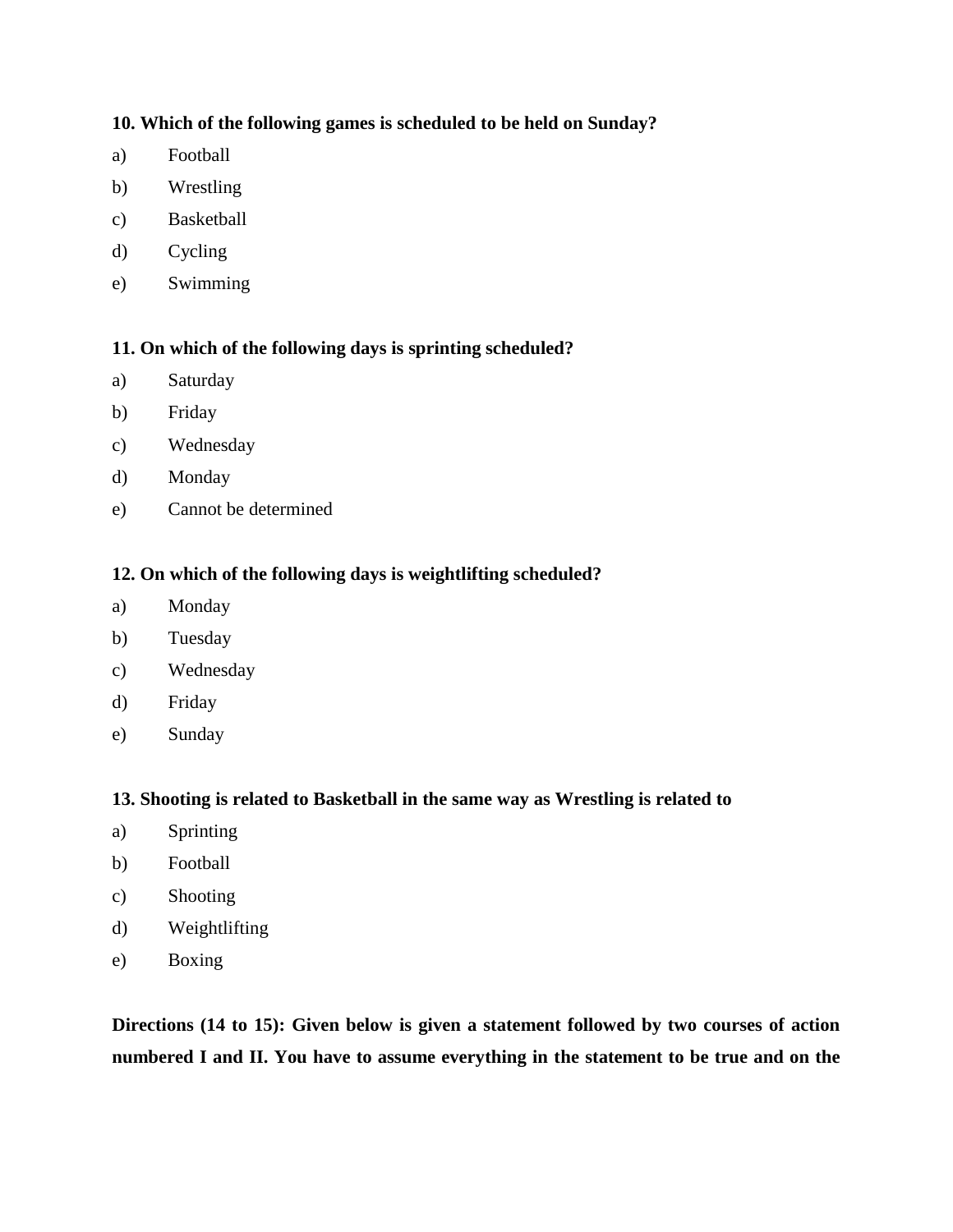**basis of the information given in the statement, decide which of the suggested courses of action logically follow(s) for pursuing.**

### **Give answer**

- (A) If only I follows
- (B) If only II follows
- (C) If either I or II follows
- (D) If neither I nor II follows
- (E) If both I and II follow.

**14. Statement: Severe drought is reported to have set in several parts of the country.**

 **Courses of Action:**

- **I. Government should immediately make arrangement for providing financial assistance to those affected.**
- **II. Food, water and fodder should immediately be sent to all these areas to save the people and cattle.**

**15. Statement: A large number of people in ward X of the city are diagnosed to be suffering from a fatal malaria type.**

**Courses of Action:**

- **I. The city municipal authority should take immediate steps to carry out extensive fumigation in ward X.**
- **II. The people in the area should be advised to take steps to avoid mosquito bites.**

**Directions (16 to 18):** Two statements numbered I and II are given. There may be cause and effect relationship between the two statements. These two statements may be the effect of the same cause or independent causes. These statements may be independent causes without having any relationship. Read both the statements in each question and mark your answer as

- (A) If statement I is the cause and statement II is its effect;
- (B) If statement II is the cause and statement I is its effect;
- (C) If both the statements I and II are independent causes;
- (D) If both the statements I and II are effects of independent causes; and
- (E) If both the statements I and II are effects of some common cause.

## **16. Statements:**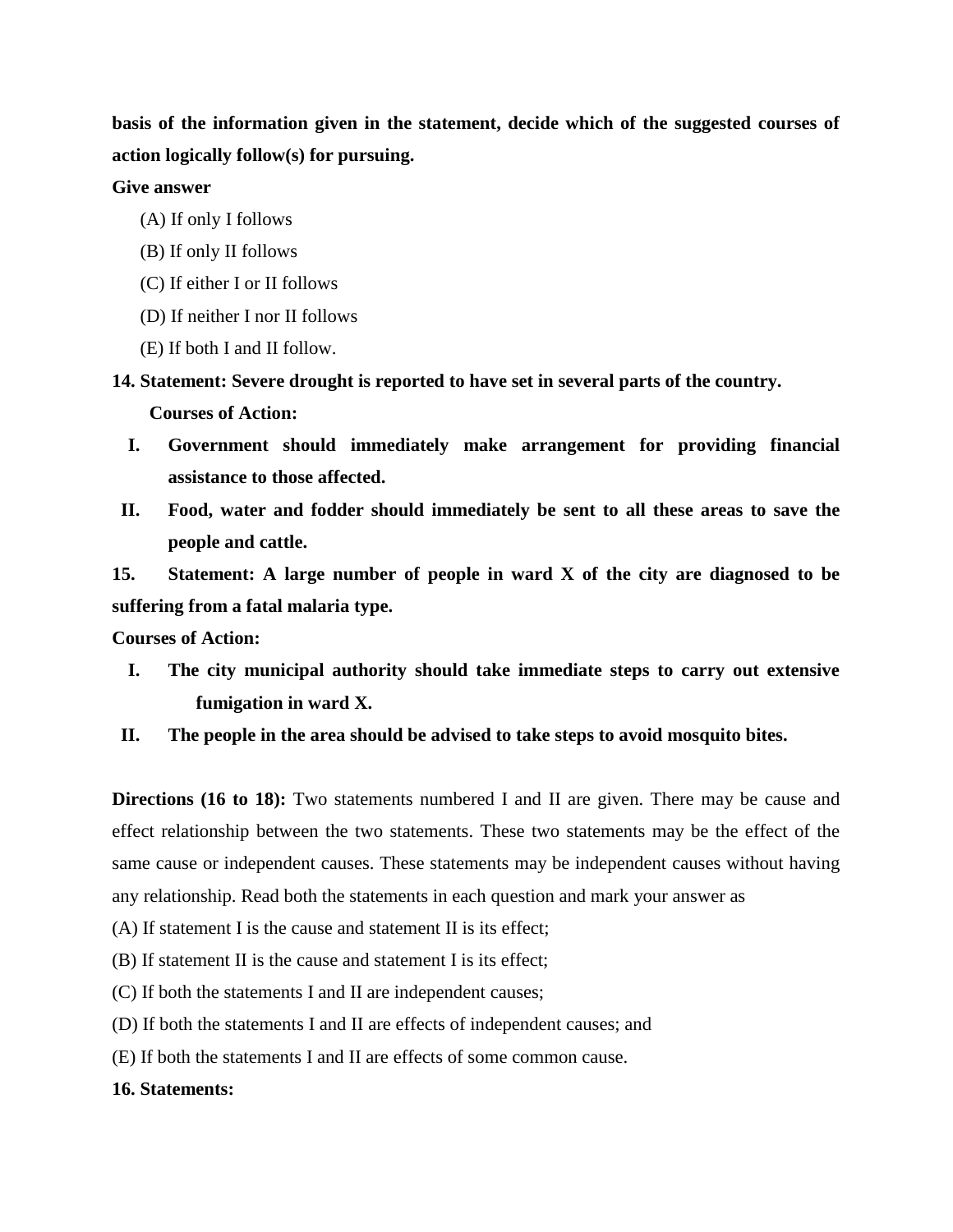- **I. The prices of petrol and diesel in the domestic market have remained unchanged for the past few months.**
- **II. The crude oil prices in the international market have gone up substantially in the last few months.**

**17. Statements:**

- **I. The government has recently fixed the fees for professional courses offered by the unaided institutions which are much lower than the fees charged last year.**
- **II. The parents of the aspiring students launched a severe agitation last year protesting against the high fees charged by the unaided institutions.**

# **18. Statements:**

- **I. The Reserve Bank of India has recently put restrictions on few small banks in the country.**
- **II. The small banks in the private and co-operative sector in India are not in a position to withstand the competitions of the bigger in the public sector.**

**Directions (19 to 20) :** In each question below is given a statement followed by two conclusions numbered I and II. You have to assume everything in the statement to be true, then consider the two conclusions together and decide which of them logically follows beyond a reasonable doubt from the information given in the statement.

(A) If only conclusion I follows

- (B) If only conclusion II follows
- (C) If either I or II follows
- (D) If neither I nor II follows and
- (E) If both I and II follow.

**19. Statements: In a one day cricket match, the total runs made by a team were 200. Out of these 160 runs were made by spinners.**

**Conclusions:**

**I: 80% of the team consists of spinners.**

**II: The opening batsmen were spinners**.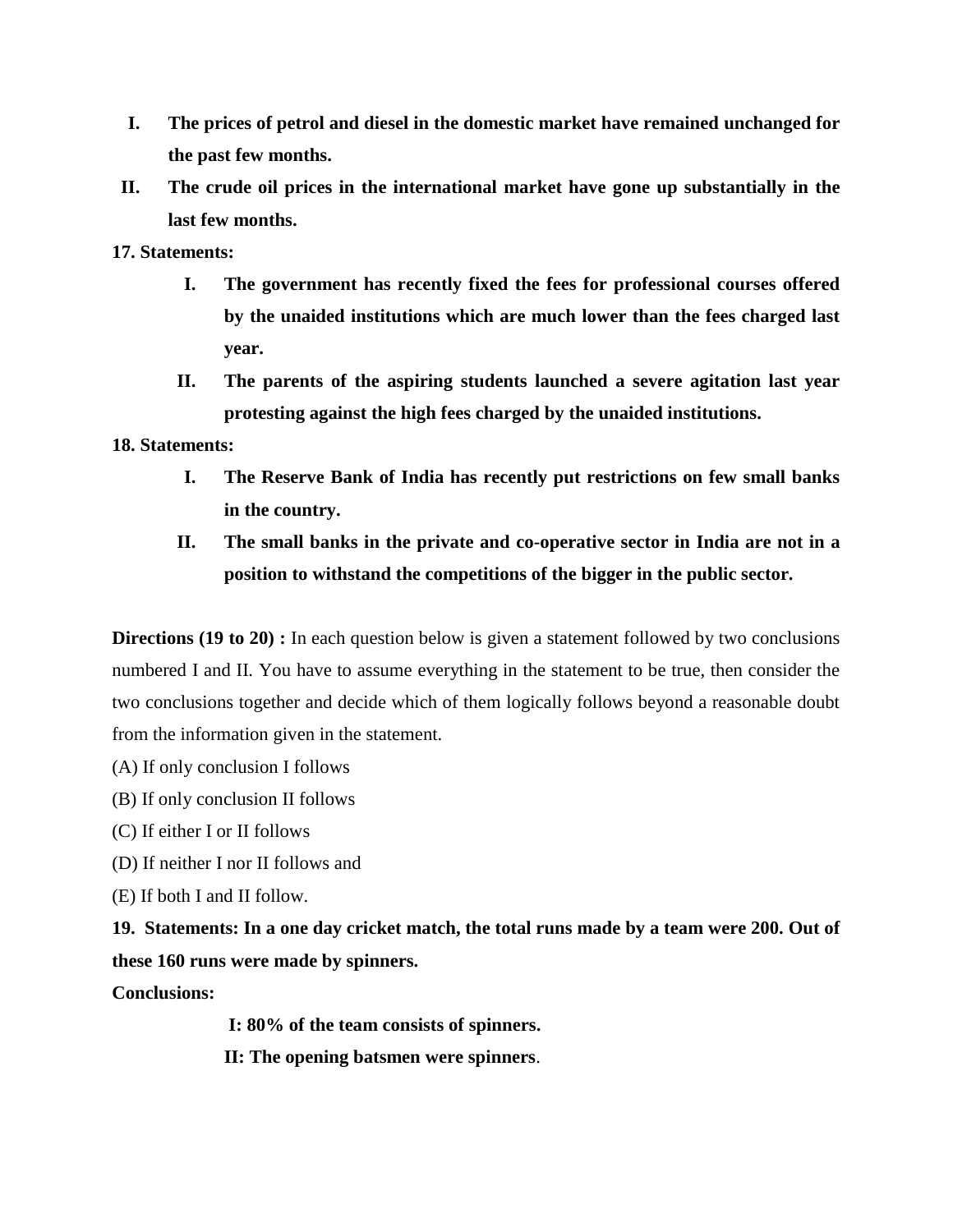**20. Statements: The old order changed yielding place to new.**

**Conclusions:**

**I: Change is the law of nature.**

**II: Discard old ideas because they are old.**

**21. The ratio between the present ages of A and B is 5: 3 respectively. The ratio between A's age 4 years ago and B's age 4 years hence is 1 : 1. What is the ratio between A's age 4 years hence and B's age 4 years ago?**

- a) 1 : 3
- b)  $2:1$
- c) 3 : 1
- d)  $2:1$
- e) None of these

**22. A boy has 3 library tickets and 8 books of his interest in the library. Of these 8, he does not want to borrow Chemistry part II unless Chemistry part I is also borrowed. In how many ways can he choose the three books to be borrowed?**

- a) 56
- b) 27
- c) 26
- d) 41

**23. The average of five numbers is 49. The average of the first and the second numbers is 48 and the average of the fourth and fifth numbers is 28. What is the third number?**

- a) 92
- b) 91
- c) 95
- d) Cannot be determined
- e) None of these

**24. Pointing to a boy Uma said, "He is the son of my mother-in-law's only child". How is the boy related to Uma?**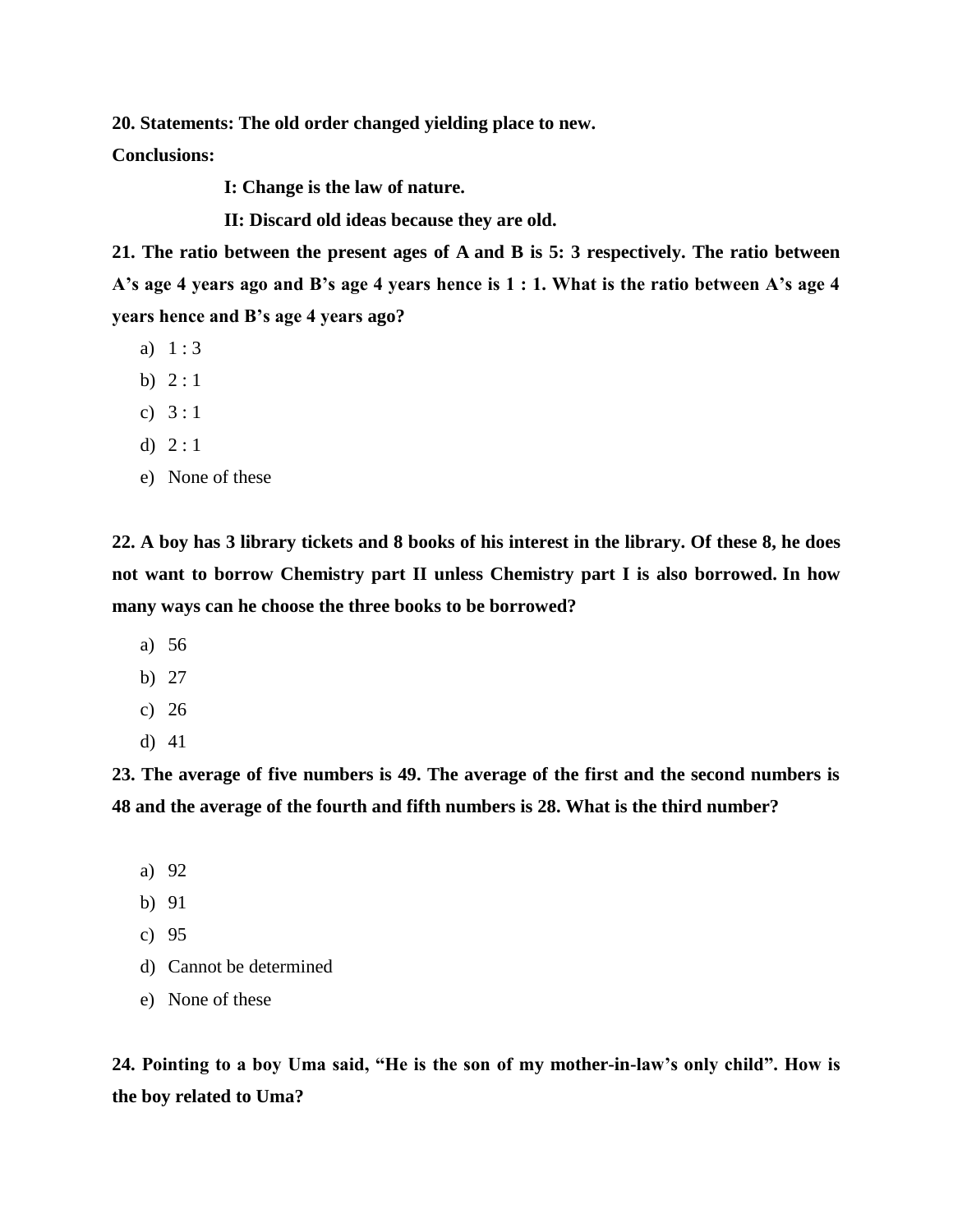- a) Son
- b) Grandson
- c) Nephew
- d) Brother
- e) None of these

**25. A's father is B's son-in-law. C, A's sister, is the daughter of P. How is P related to B?**

- a) Daughter
- b) Daughter-in-law
- c) Son-in-law
- d) Cannot be determined
- e) None of these

**26. A conical vessel is lying on a table with its base downwards. The capacity of the vessel is 500 liter and its vertical height is 150 cm. If 244 litre of water is put in the vessel, then what is the height of the water level in the conical vessel above the table?**

- a) 25 cm
- b) 30 cm
- c) 35 cm
- d) 40 cm

**27. The largest and the smallest angles of a triangle are in the ratio of 3 : 1 respectively. The second largest angle of the triangle is equal to 44°. What is the value of 150 per cent of the largest angle of the triangle?**

- a) 149
- b) 129
- c) 153
- d) 173

**28. The area of a square is four times the area of a rectangle. The length of the rectangle is 25 cm and its breadth is one cm less than one-fifths of its length. What is the perimeter of the square?**

a) 40 cm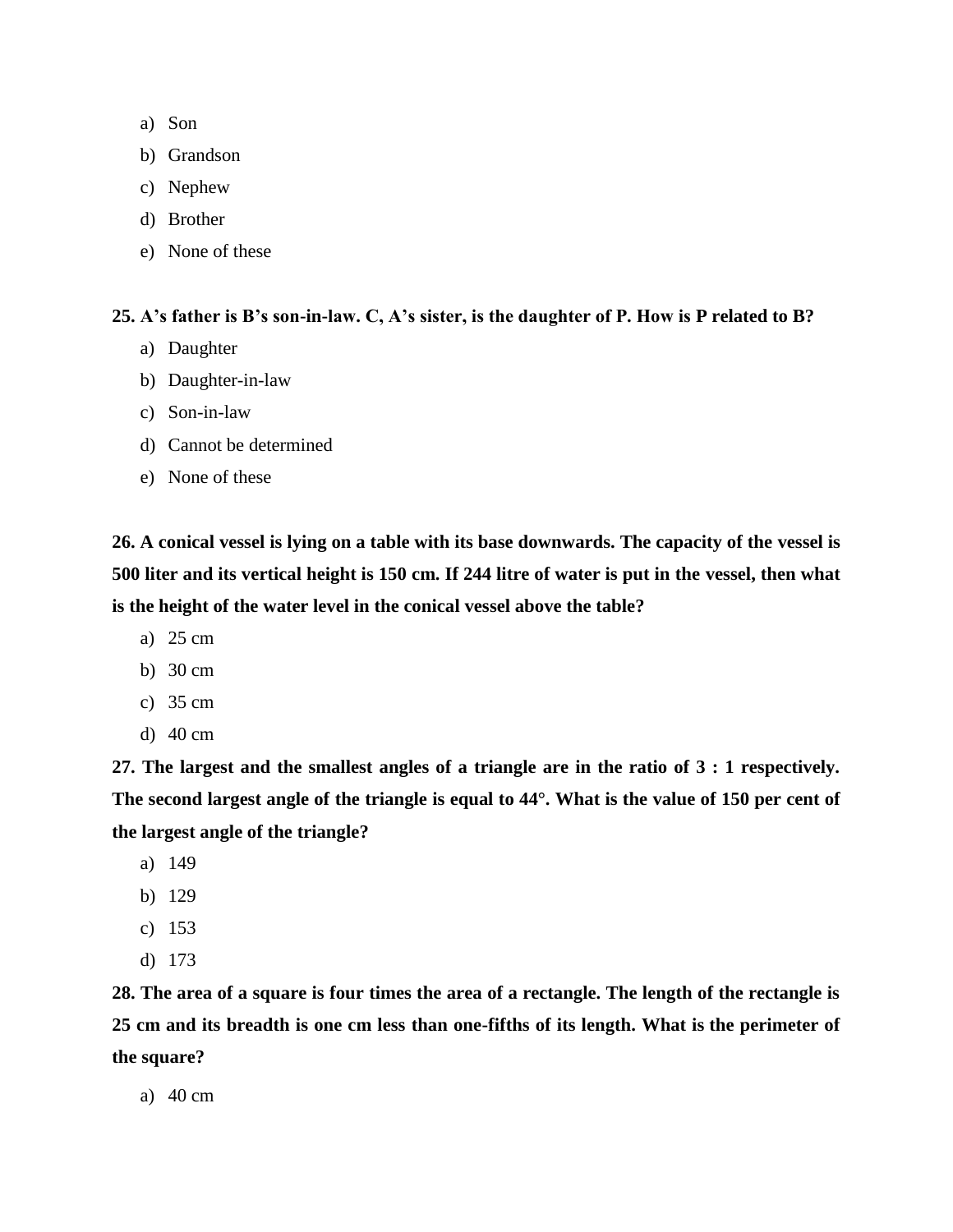- b) 60 cm
- c) 160 cm
- d) Can't be determined
- e) None of These

**29. If the length of a rectangle is increased in the ratio 6 : 7 and its breadth is diminished in the ratio 5 : 4 then its area will be diminished in the ratio**

- a) 17 : 16
- b) 15 : 14
- c)  $9:8$
- d) 8 : 7
- e) None of these

**30. A can do a piece of work in 10 days and B in 20 days. They work together but 2 days before the completion of the work, A leaves. In how many days was the work completed?**

- a) 6
- b) 10
- c) 9
- d) 8
- e) None of these

### **31**. **The G.C.D. of 1.08, 0.36 and 0.9 is :**

- a) 0.03
- b) 0.9
- c) 0.18
- d) 0.108

**32. Three numbers are in the ratio 1: 2: 3 and their H.C.F. is 12. The numbers are :**

- a) 4, 8, 12
- b) 5, 10, 15
- c) 10, 20, 30
- d) 12, 24, 36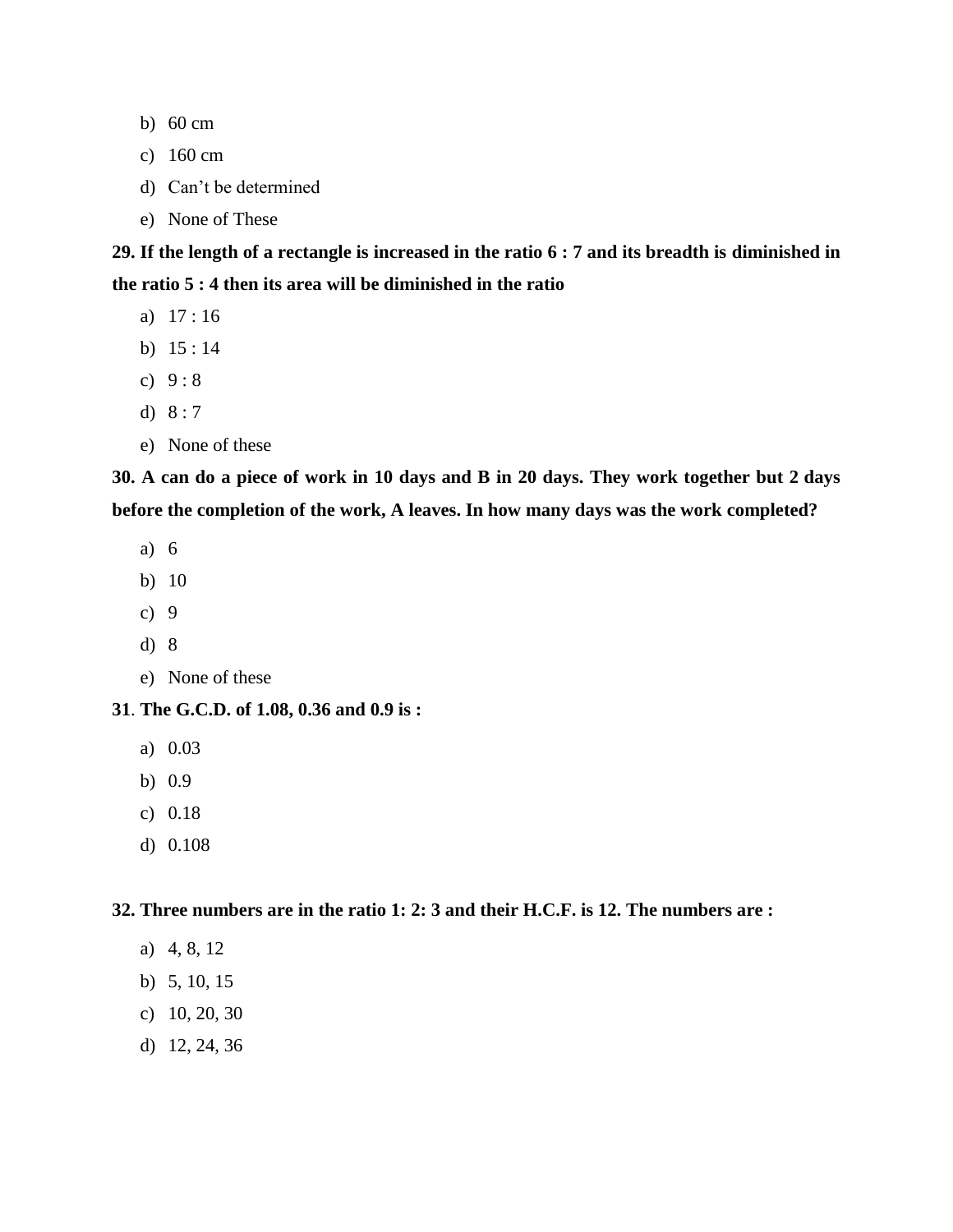**33. The ratio between the sale price and the cost price of an article is 7 : 5. What is the ratio between the profit and the cost price of that article ?**

- a) 2 : 7
- b)  $5:2$
- c)  $7:2$
- d) Data inadequate
- e) None of these

**34. A shopkeeper gives gives 12% additional discount on the discounted price, after giving an initial discount of 20% on the labelled price of a radio. If the final sale price of the radio is Rs. 704, then what is its labelled price ?**

- a) Rs. 844.80
- b) Rs. 929.28
- c) Rs. 1000
- d) Rs. 999

**35. What will be the remainder when**  $(67^{67} + 67)$  **is divided by 68?** 

- a) 1
- b) 63
- c) 66
- d) 67

**36. A 3-digit number 4***a***3 is added to another 3-digit number984 to give a 4-digit number 13***b***<b>7**, which is divisible by 11. Then,  $(a + b) = ?$ 

- a) 10
- b) 11
- c) 12
- d) 15

**37. A lent \$ 5000 to B for 2 years and \$ 3000 to C for 4 years on simple interest at the same rate of interest and received \$ 2200 in all from both as interest. The rate of interest per annum is :**

- a) 7%
- b) 5%
- c) 8%